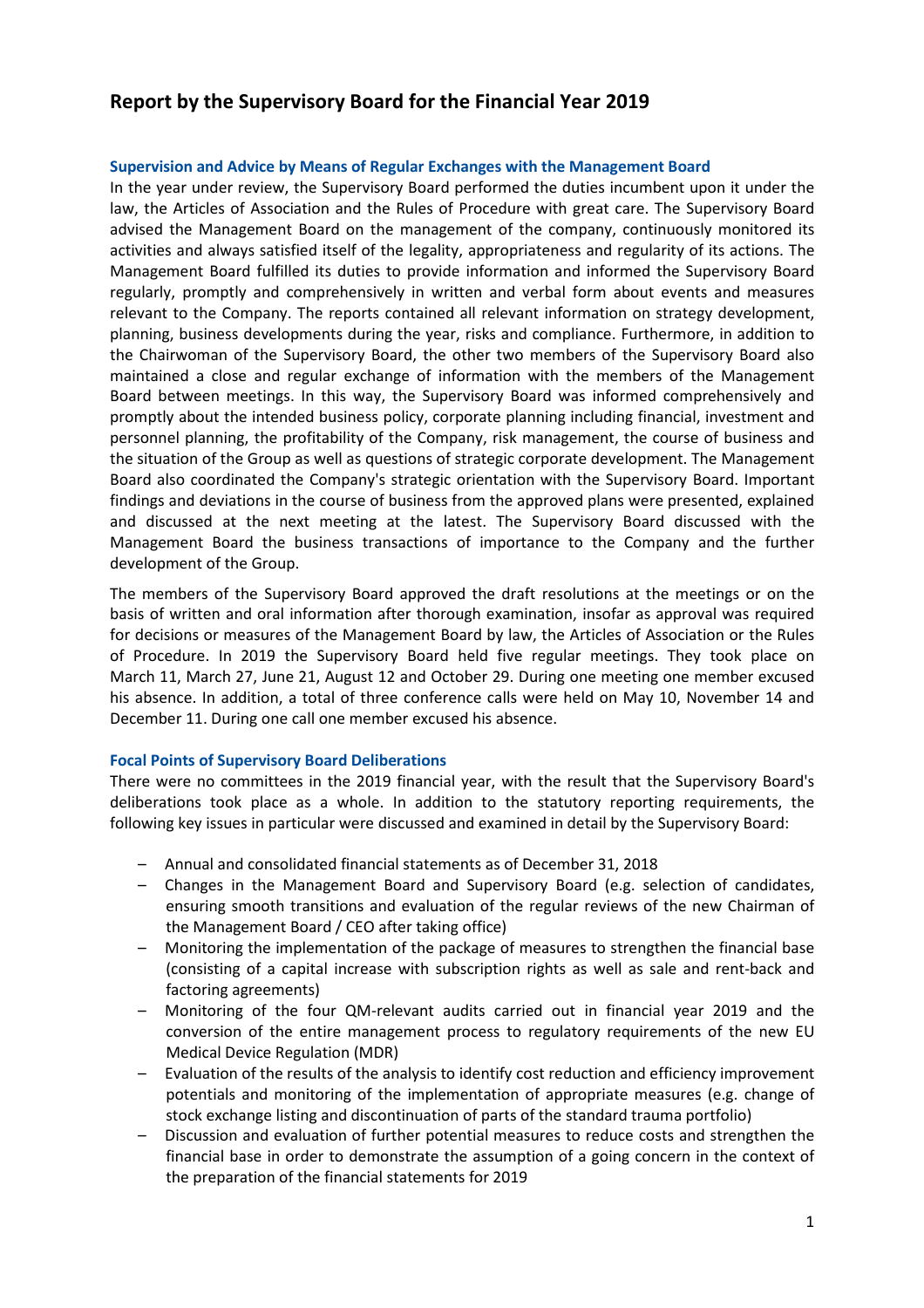- Discussion of guidelines for pricing policy in the sales business with the aim of increasing the gross margin
- Evaluation of strategic options to create more value including, among other things, codevelopment partnerships, distribution and license agreements as well as joint venture agreements to corporate transactions (e.g. merger, share or asset deal as well as carve out)
- Increase in sales by expanding business with existing customers and acquiring new customers with a focus on national and international key markets
- Monitoring of the implementation of the package of measures to restructure the US sales organization and the further development of the US market
- Activities related to aimed CE and FDA approvals for silver coating technology with a focus on obtaining regulatory approvals to start human clinical study and prepare it
- $-$  Development activities related to the completion of the LOQTEQ® portfolio, especially sterile packed implants
- Activities with global partners with a focus on development and distribution contracts
- Development of the working capital management with a focus on higher inventory turnover, including through consistent consignment management
- Discussion of legal disputes and ways of settling them as well as mapping legal risks in financial reporting; as a result, *aap* was able to settle several legal disputes amicably in 2019
- Act on the Implementation of the Second Shareholders' Rights Directive (ARUG II)
- Corporate Governance Code
- Management Agenda and budget 2020

The subject of regular consultations was the development of *aap* Implantate AG's sales, earnings and employment, the financial position, strategic prospects, the Group's further development and investment planning. The Management Board informed the Supervisory Board regularly and comprehensively about corporate planning, the course of business and the Group's current situation.

The Supervisory Board dealt in detail with the economic situation and with the operative and strategic development and discussed the further development of the Group.

## **Corporate Governance**

In the past fiscal year, the Supervisory Board continuously monitored the implementation of the provisions of the German Corporate Governance Code and the development of corporate governance standards. In December 2019, the Management Board and Supervisory Board issued an updated Declaration of Conformity in accordance with section 161 of the German Stock Corporation Act (AktG) and made it permanently available to shareholders on the Company's website. Information on corporate governance within the company and a detailed report on the amount and structure of the remuneration of the Supervisory Board and Management Board can be found in the corporate governance declaration pursuant to Sections 289 f and 315 d of the German Commercial Code (HGB) and in the remuneration report of the consolidated annual financial report 2019. Both documents are also available on the Company's website.

## **Annual and Consolidated Financial Statements, Audit**

Mazars GmbH & Co. KG Wirtschaftsprüfungsgesellschaft Steuerberatungsgesellschaft, Hamburg, appointed at the annual general meeting held on June 21, 2019, to be the external auditor for the financial statements 2019, audited the annual financial statements and the combined management report for the individual and consolidated financial statements as well as the consolidated financial statements, prepared in accordance with the International Financial Reporting Standards (IFRS), of *aap* Implantate AG as at December 31, 2019. Since by the time of the balance sheet meeting on June 29, 2020 the auditor had not been presented with sufficient evidence that *aap* Implantate AG's financing is secured for a 12-month period, the auditor issued a note of refusal on the grounds of objections to accounting under going concern. The Supervisory Board was supplied with the annual financial statements and the combined management report for the individual and consolidated